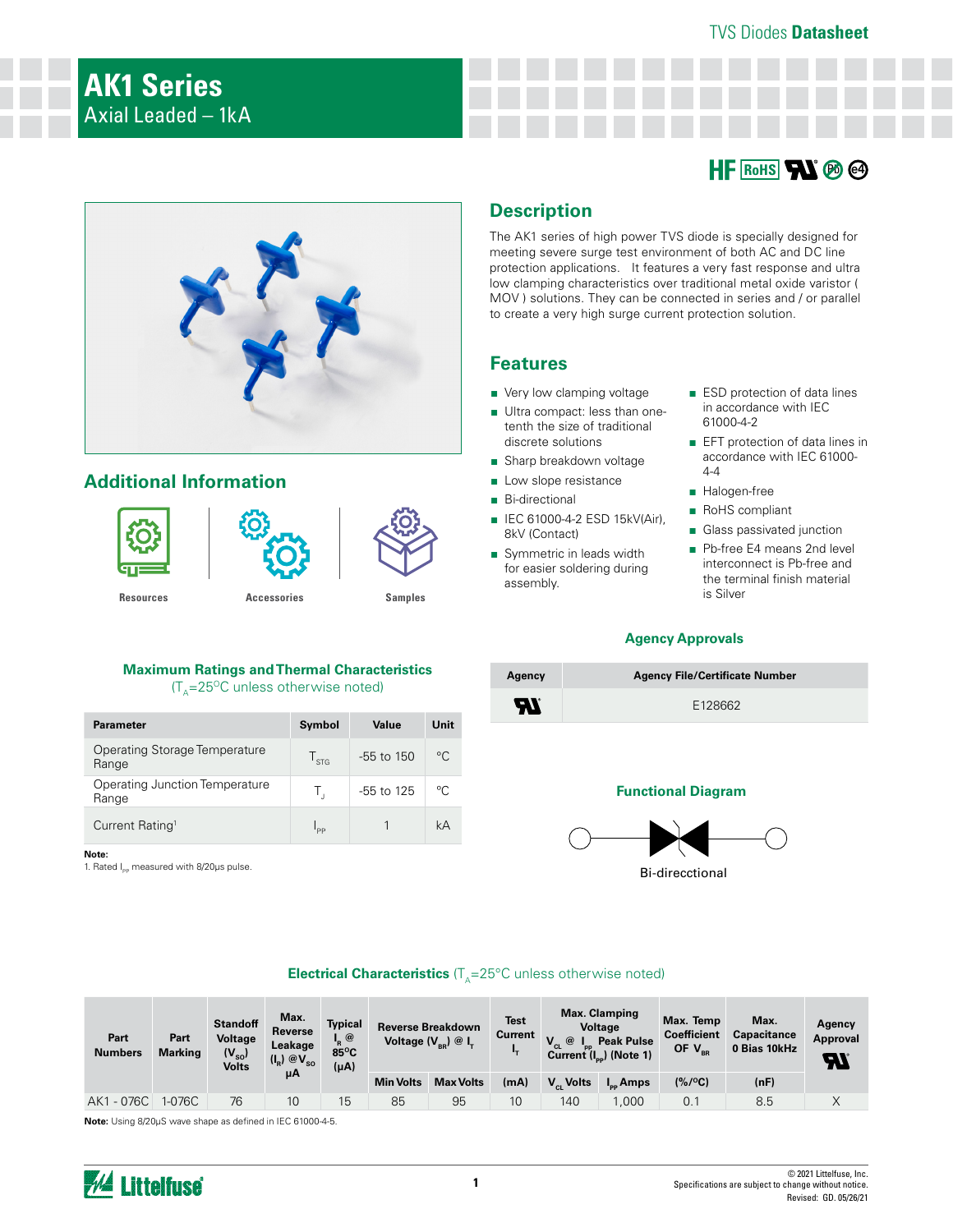### TVS Diodes **Datasheet**

#### **Physical Specifications**

| Weight   | Contact manufacturer                                           |
|----------|----------------------------------------------------------------|
| Case     | Epoxy encapsulated                                             |
| Terminal | Silver plated leads, solderable per<br>MIL-STD-750 Method 2026 |

# **Flow/Wave Soldering (Solder Dipping)**

| <b>Peak Temperature:</b> | $265\degree C$ |
|--------------------------|----------------|
| Dipping Time:            | 10 seconds     |
| Soldering:               | 1 time         |

**Figure 2 -** 



## **Wave Solder Profile**



# **Ratings and Characteristic Curves** (T<sub>A</sub>=25°C unless otherwise noted)





**continues on next page.**